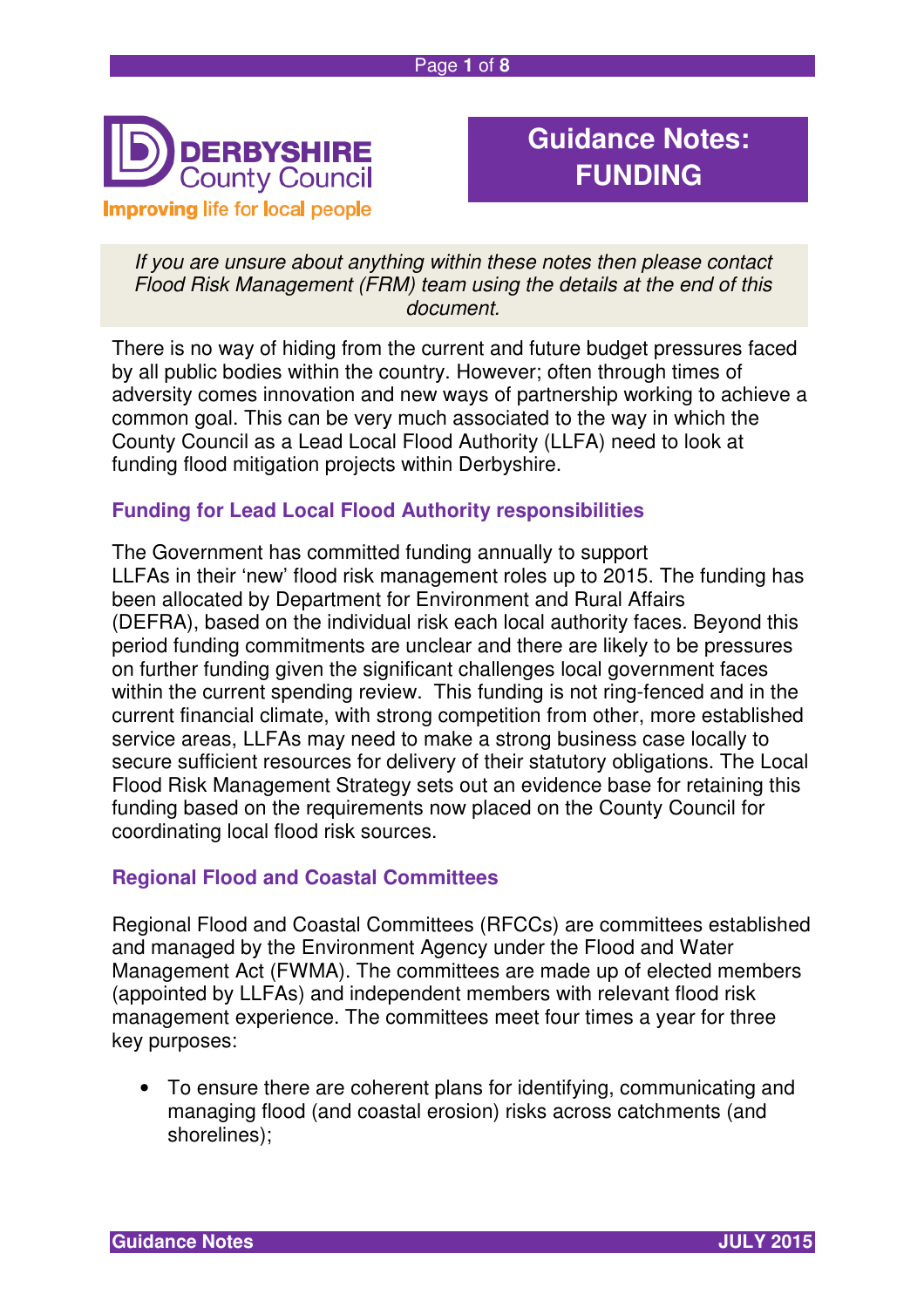- To promote efficient, targeted and risk based investment in flood and coastal erosion risk management that optimises value for money and benefits for local communities; and
- To provide a link between the Environment Agency, LLFAs, other Risk Management Authorities (RMA) and relevant bodies to promote a mutual understanding of flood and coastal erosion risks in its area.

Only elected members and selected committee members from the Environment Agency can vote on committee matters. Derbyshire's representatives look to ensure that Derbyshire's priorities are put forward to the committee.

The elected members who represent Derbyshire are able to take a technical officer to each meeting to help advice on any technical matters during the meeting. Elected members can choose to nominate a deputy to attend on their behalf; however a formal letter must be issued to the committee prior to the meeting to allow the nominated deputy to vote.

Derbyshire falls within three committee regions and is represented by an elected member who represents Derbyshire's interests:

| <b>RFCC</b>     | <b>Area of Derbyshire represented</b>                                    | <b>Representation</b> |  |
|-----------------|--------------------------------------------------------------------------|-----------------------|--|
| <b>Midlands</b> | The majority of Derbyshire falls within this<br>committee region.        | Full seat             |  |
| Yorkshire       | The north east parts of Derbyshire fall within<br>this committee region. | Full seat             |  |
| North-          | Only very small parts of the north-west of<br>Observer                   |                       |  |
| west            | Derbyshire fall within this committee area.                              |                       |  |

#### **National funding for flood risk management**

# Flood and Coastal Erosion Risk Management Grant in Aid (FCERM GiA)

The main source of funding available for flood risk management schemes is FCERM GiA, a national funding source made available by the government. This money can be bidded for by the Environment Agency, Local Authorities and Internal Drainage Boards to deliver flood risk management projects. In some instances Highways Authorities and water companies can also bid for this money in collaboration with another RMA. Local communities and/or flood action groups can work with any of these organisations to develop a scheme and put in an application for funding on their behalf.

FCERM GiA can be bidded for a variety of projects ranging from large engineered schemes to individual property level protection reducing flood risk from surface water, groundwater and fluvial sources. However the schemes

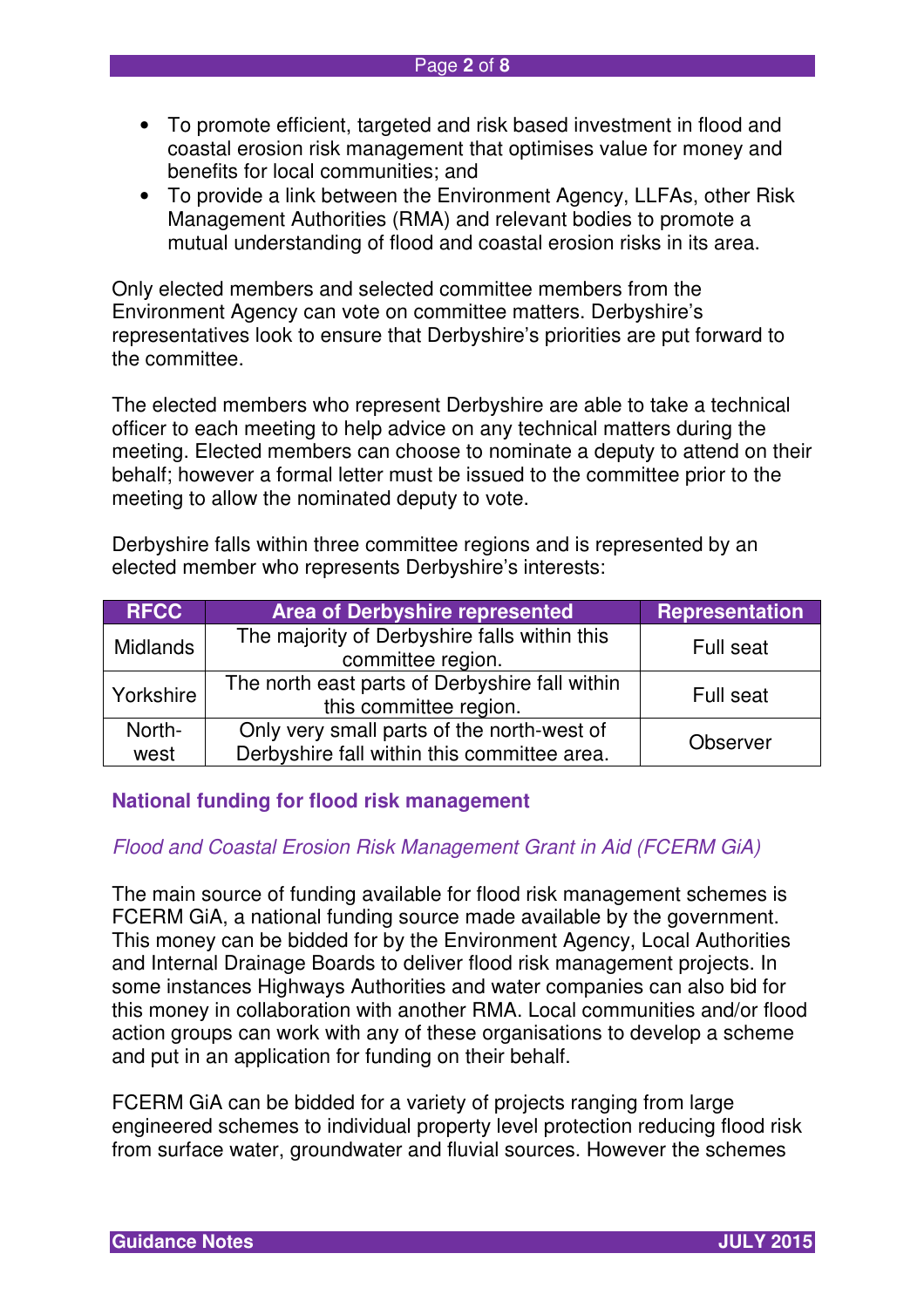must demonstrate that the investment would be cost beneficial, buildable and not detrimental to the environment.

# Local Levy

Local Levy is generated through Local Authorities who are levied by the Environment Agency under the Environment Agency (Levies) (England and Wales) Regulations (2011). The amount of money 'levied' by each authority is dependent on the number of Council Tax Band  $D^1$  equivalent households and above within the authority's area. The use of Local Levy is agreed by the RFCCs.

Local Levy is mainly used to support locally important schemes that require additional financial support to make them viable on the national scale. Local Levy money can also be used to fully fund small scale relatively inexpensive locally important flood risk management projects or investigations/studies.

The amount of levied money is discussed at the RFCC meetings and the committee members who are representatives from Local Authorities can vote to increase or decrease the percentage amount of money levied each year. For a range of other available funding sources please refer to the table at the end of this guidance note.

# National funding allocation process

Historically the FCERM GiA allocation process has focussed on those schemes that have made the biggest contribution towards government targets (social, economic and environmental) per pound of investment required. In some cases schemes were 100% funded by this pot of money. A new system for funding allocation is now in place which allows schemes that may not be able to compete to achieve national targets but are locally important. The new system allows more schemes to be eligible for some national funding, including smaller surface water and Property Level Protection (PLP) schemes.

The amount of the project funding available FCERM GiA is dependent on three factors:

- The value of benefits for householders as a result of the project, expressed as the number of homes which are moved from one level of flood risk to a lower level of flood risk;
- The value of other benefits of the project such as benefits to business, social benefits, agricultural productivity and protection for critical infrastructure; and

 $\overline{a}$ 



<sup>1</sup> For more information regarding property banding please refer to: http://www.voa.gov.uk/corporate/CouncilTax/howYourHomeIsbanded.html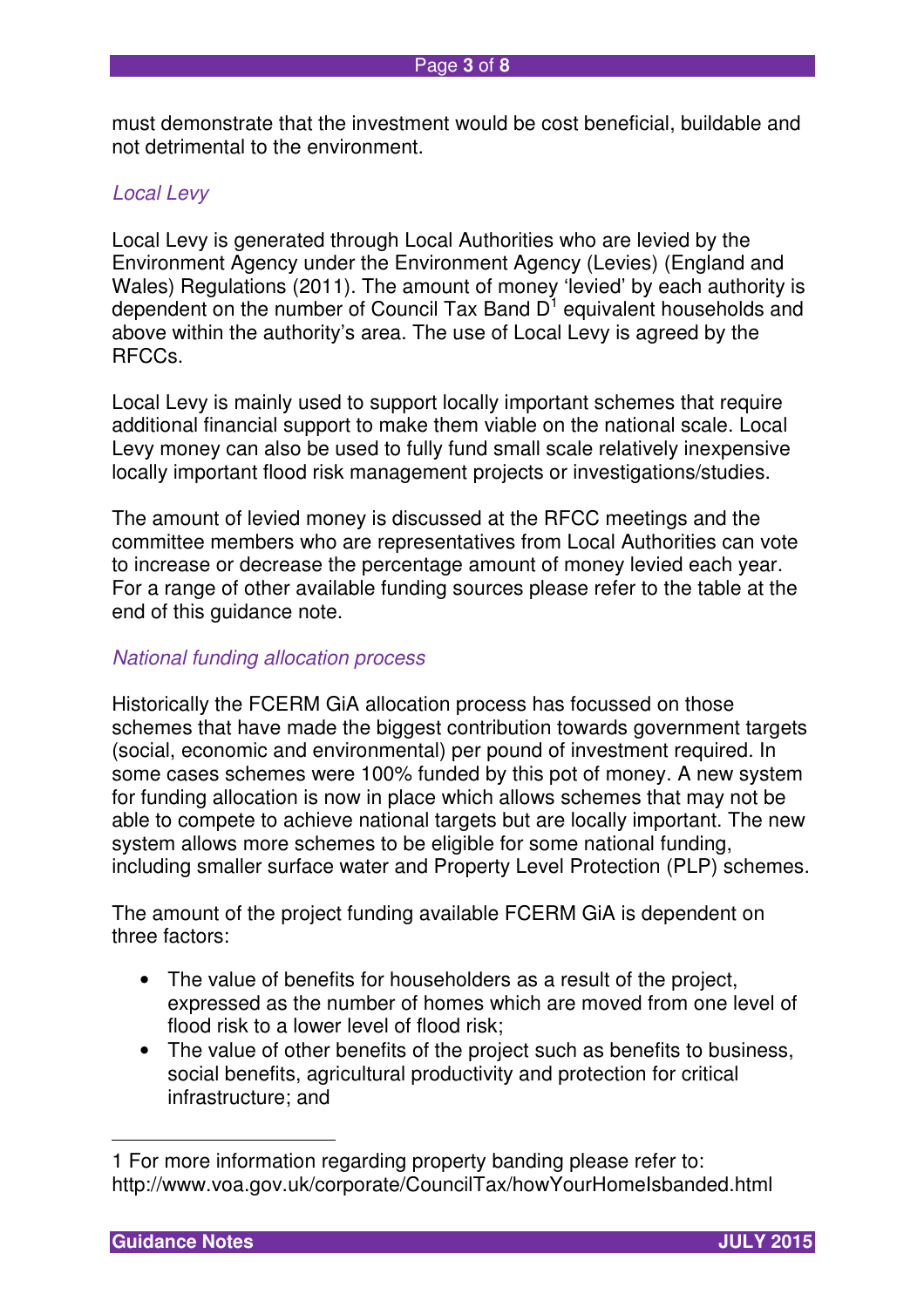• The environmental benefits of the project (such as contributions to the Water Framework Directive requirements).

Specific information is required regarding the three factors (discussed earlier) so that its benefits can be compared, in a consistent and transparent manner, with other projects.

The likelihood of securing FCERM GiA or even Local Levy funding can significantly increase when other sources of funding are secured, even if the contributions are small in some cases. Additional funding contributions increase the PF (partnership funding) score for the scheme. Therefore the higher the PF score and the more partnership funding a scheme can attract to support a bid the better the chance of the scheme attracting FCERM GiA funding.

# National expenditure programme



**Some of the funding sources that support a flood risk management scheme** 

In the 2014/15 financial year the government introduced a new six year capital programme (2015/16 to 2020/21), for inclusion in the Autumn Statement announcement in December 2014. This meant that the FRM team submitted a list of schemes (currently known about) to be considered for the six year capital investment.

The national 2015/16 to 2020/21 six year programme was prioritised in the following order:

- Projects which, for legal or health and safety reasons, need to be completed the following year.
- Approved projects which are already under construction.
- New projects which are prioritised based on the benefits they will deliver, taking into account the timing and availability of external contributions.

The County Council have secured funding for a number of schemes across this six year period. The six year capital programme is however to be reviewed on an annual basis and retains some flexibility which should enable

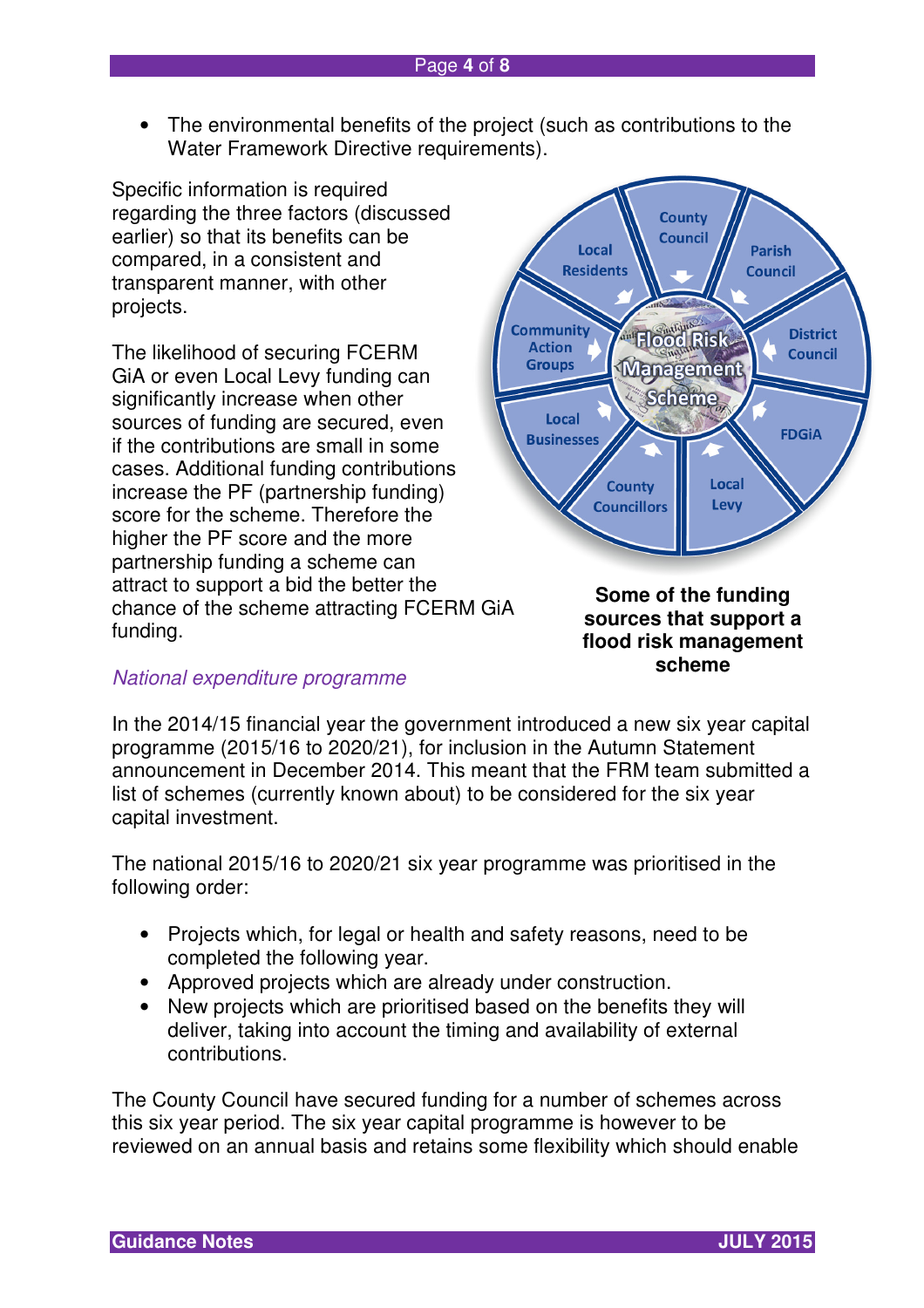new schemes to be integrated into the on-going programme of works. For more information please contact the FRM team.

## **Funding for Catchment Management Schemes**

As well as funding for flood risk management, Central Government allocates money to support other initiatives that improve and/or enhance the environment. A range of funding is available to support work within each river catchment across the Country. The County Council are working with all relevant organisations/bodies looking to maximise the benefits of this funding through flood risk management schemes.

#### **Funding for Countryside Schemes**

**Countryside Stewardship<sup>2</sup>** has now replaced Environmental Stewardship in providing incentives for land managers to adapt to more effective environmental practices. Countryside Stewardship aims to protect and enhance the natural environment by improving flood management, landscape character, the historic environment and conservation. The scheme is run by Natural England and the Forestry Commission on behalf of DEFRA and is funded by the European Agricultural Fund for Rural Development: Europe investing in rural areas. Woodland Capital Grants and Water Capital Grants are available to farmers and land managers as part of the Countryside Stewardship. These grants are aimed at the woodland creation and diffuse pollution. For more information about the wide range of grants available please visit the website.

#### **Funding for Local Projects**

#### Derbyshire County Council's Partnership Funding

In recent years the County Council have made available a small amount of partnership funding to help community level initiatives across the County. This funding remains under constant review due to the ever growing demands on corporate finances. This limited funding must be strategically prioritised in an attempt to ensure that we are helping to protect to most at risk communities within the County. For further information about prioritisation please refer to the **Communications Strategy and Prioritisation Guidance Notes**.

# Community Fundraising Activities

In order to raise funds at a local level a community may look to hold a community fundraising activity, particularly when looking to fund something that could benefit the wider community. For further information and guidance

 $\overline{a}$ 



<sup>2</sup> www.gov.uk/countryside-stewardship-grants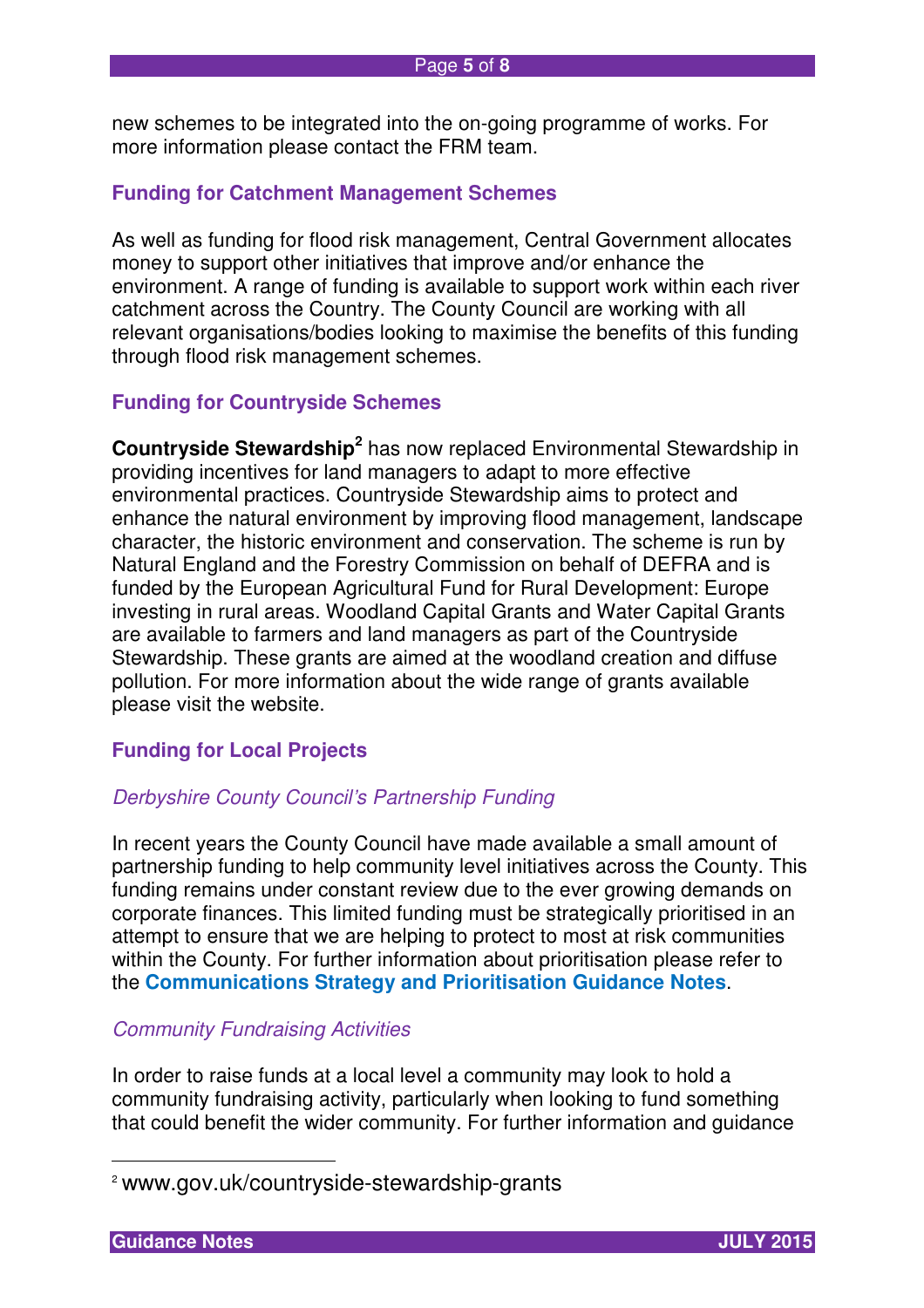you may wish to speak with your local District/Town Council or speak to a member of the FRM team. For further information about community level activities please refer to the **Community Level Initiatives Guidance Notes**. **Frequently asked questions** 

#### Can a member of the public bid for FCERM GiA?

A member of the FRM team at the County Council or another RMA can bid for money for a scheme on behalf of a member of the public or local community flood action group. Prior to submitting any bids the FRM team would assess whether a scheme would be viable for the funding taking into account the benefits of a scheme such as number of homes and other financial, social and environmental benefits. To enquire about the possibility of bidding for money please contact the FRM team on the details at the end of the guidance.

#### Can a bid for FCERM GiA be made to obtain money to protect one house?

It is very unlikely that a scheme will be cost proportionate to obtain funding from the FCERM GiA process for one property. There are other ways of helping to reduce the flood risk to an individual property which are explained within the County Council's local strategy. In some instances where a small number of properties are at a significant risk the FRM team may seek to obtain funding from the RFCC's for just Local Levy. However this would be assessed on a case-by-case basis.

#### How can I provide funding to support a scheme for FCERM GiA?

If it is identified that a scheme may be viable to receive funding from the FCERM GiA and Local Levy process then as many partnership contribution sources will be required to boost the chances of that scheme receiving nationally allocated funds. Once a scheme has been allocated funding all partnership funding sources will be sought. The County Council FRM team will provide more support and guidance once the funding is required to be collated and injected into the scheme.

Contained in a table at the end of these guidance notes is an overview of the various other funding sources available for supporting flood mitigation projects.

# **Derbyshire County Council**

Flood Risk Management Team Economy, Transport and Environment County Hall, Matlock, Derbyshire, DE4 3AG Call Derbyshire: (01629) 533190 Email: flood.team@derbyshire.gov.uk

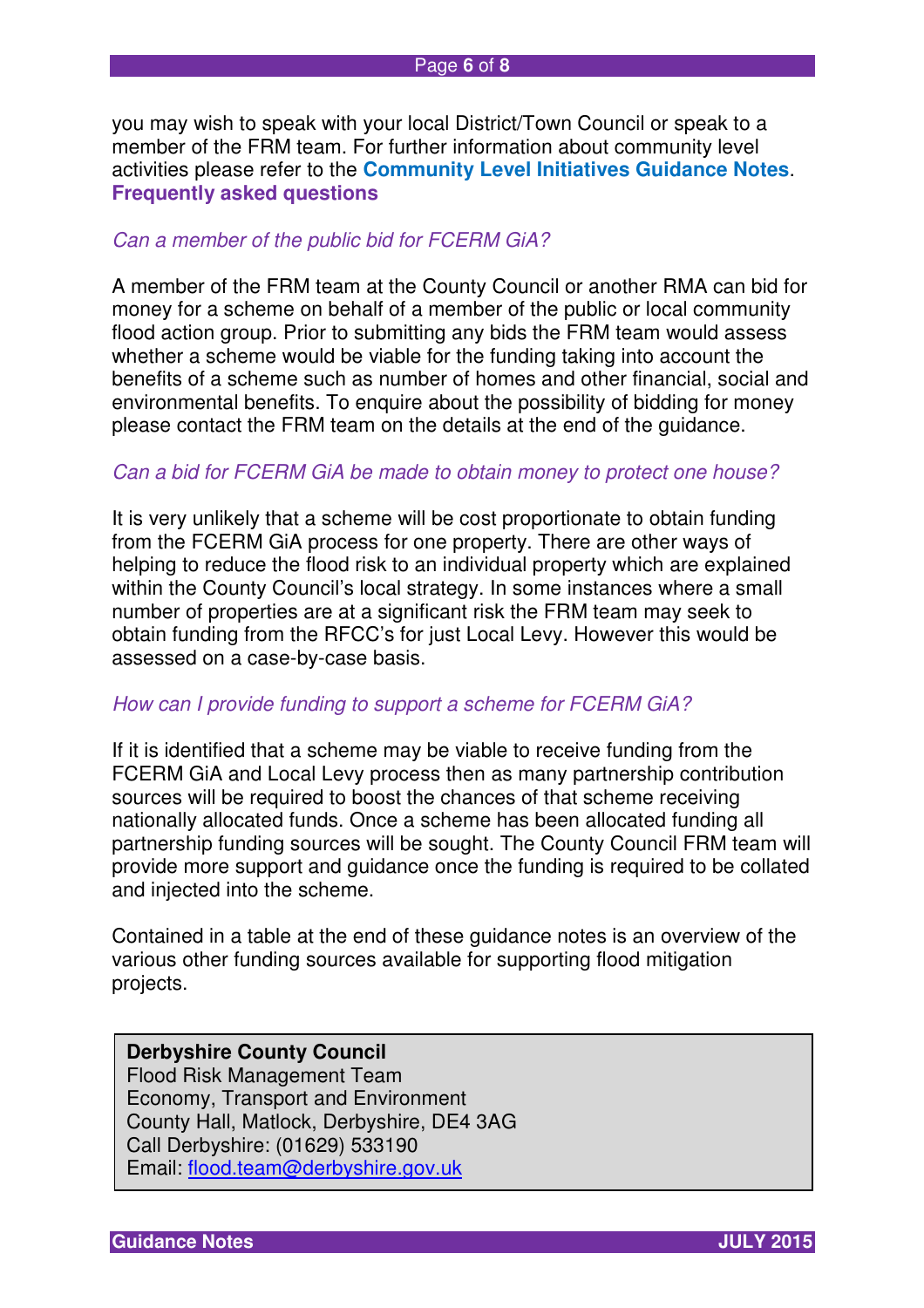# Page **7** of **8**

The following table illustrates some other sources of funding that may be available to support flood risk management.

| <b>Type of Funding</b>            |                                          | <b>Description</b>                                                                                                                                                                                                                                                                                                                                                                             |
|-----------------------------------|------------------------------------------|------------------------------------------------------------------------------------------------------------------------------------------------------------------------------------------------------------------------------------------------------------------------------------------------------------------------------------------------------------------------------------------------|
| <b>National</b><br><b>Funding</b> | Defra grants                             | DCLG Local Services Grant is non-ring fenced grant and requires the Lead Local Flood<br>Authority (LLFA) to make a strong internal business case to secure this money to deliver their<br>statutory obligations.                                                                                                                                                                               |
|                                   | <b>Public Works Loan</b><br><b>Board</b> | Finance from Her Majesty's Treasury for public bodies which is most appropriate for delivering<br>major capital schemes that deliver long term benefits to a community.                                                                                                                                                                                                                        |
|                                   | <b>Regional Growth</b><br>Fund           | Central government money to help regions reliant on public sector industries to realise private<br>sector growth. Money available to specific projects that achieve regeneration and economic<br>development goals.                                                                                                                                                                            |
| European<br>Funding               | (e.g. EU Structure<br>Fund, INTERREG)    | There are various grants and development funds available at the European scale, mainly in<br>support of schemes that facilitate commercial development, benefit deprived areas/groups or<br>offer environmental benefits. INTERREG is a European scheme aimed to stimulate<br>interregional cooperation in the EU encouraging regions to join together and share information<br>and practices. |
|                                   | <b>Local Enterprise</b><br>Funding (LEP) | The LEP for Derbyshire is known as D2N2 (funding for Derby, Derbyshire, Nottingham and<br>Nottinghamshire). This funding is available to support and encourage economic growth in the<br>D2N2 region.                                                                                                                                                                                          |
| <b>Local Funding</b>              | S106 agreements                          | Section 106 of the Town and Country Planning Act (1990) allows a local planning authority to<br>enter an agreement with a developer to support the provision of services and infrastructure.<br>S106 agreements can be used to ensure that money is available to manage flood risk.                                                                                                            |
|                                   | Elected members                          | Elected members may have small amounts of money available through the authorities<br>Member Community Leadership Scheme. This money is there to enable elected members to<br>support local community based schemes/initiatives.                                                                                                                                                                |
|                                   | District/Borough                         | District/Borough authorities sometimes have available funds to support schemes as part of                                                                                                                                                                                                                                                                                                      |
|                                   | Councils                                 | their Land Drainage Authority functions.                                                                                                                                                                                                                                                                                                                                                       |
|                                   | Parish/Town<br>Councils                  | Parish/Town Councils sometimes have a small amount of money available to support local<br>schemes/initiatives.                                                                                                                                                                                                                                                                                 |